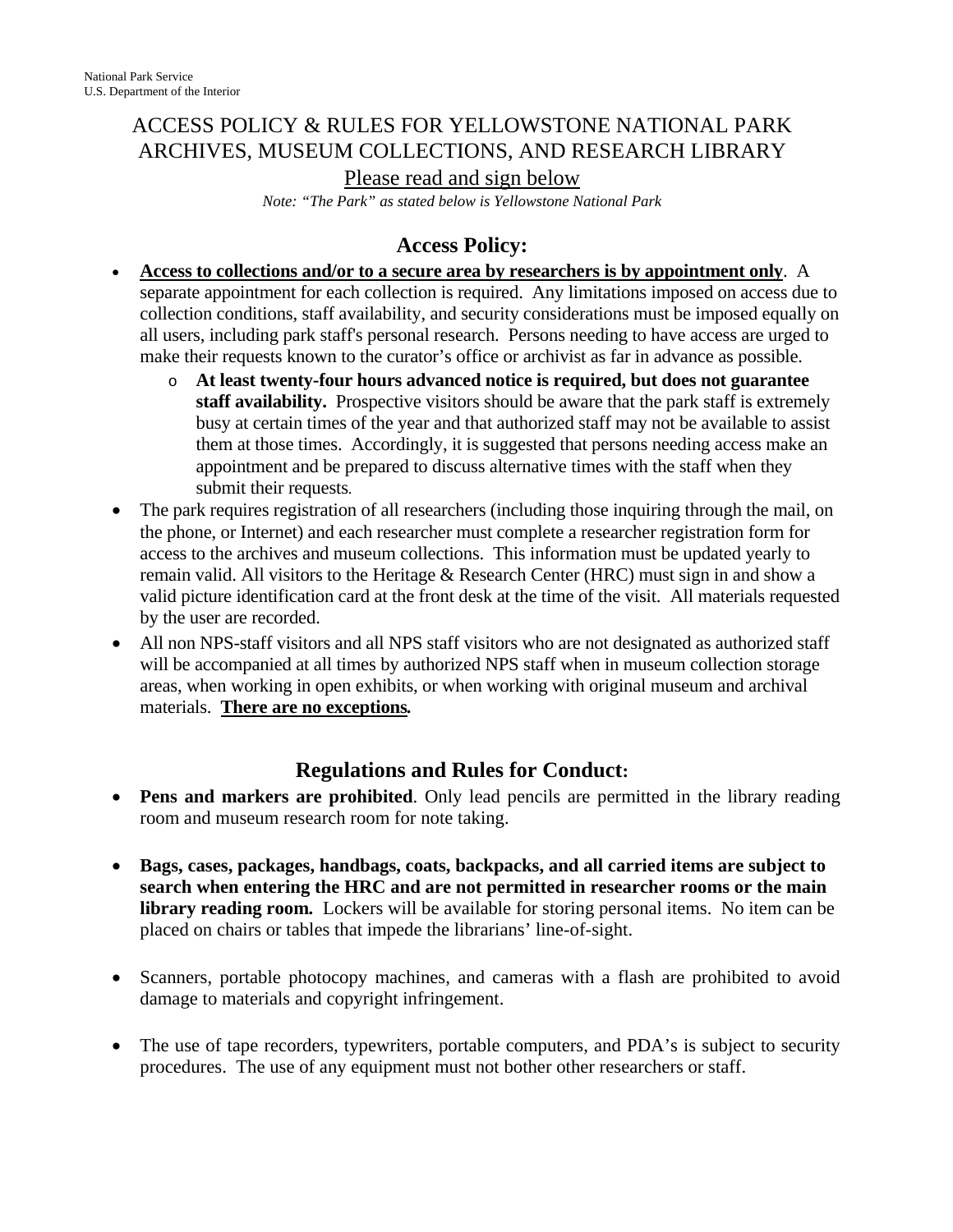- Food, beverages, and smoking are prohibited within the Heritage & Research Center.
- Photocopying is prohibited in the museum collections research room. Photocopying is permitted in the Library/Archives Reading room within reasonable limits for a fee of fifteen cents (\$0.15) per page. **Please be advised: All rare books and/or archival material must be approved by library or archive staff prior to photocopying**.
- The museum research room and library reading room will close if no supervisory staff is available.
- Researchers must sign in each day they use the library reading room.
- Researchers may use archival or manuscript materials in the library reading room *only*. Researcher must work with museum objects in the museum research room *only*. No exceptions.
- The park reserves the right to limit access to fragile or restricted collections.
- The park archive is not a lending library. All materials must be used in the reading room.
- Permission to obtain a copy for scholarly purposes does not constitute permission to publish.\*
- **Researchers who disregard these rules or endanger the records or the work of others will be denied access.**

#### *\*See Copyright Waiver*

#### **Citations:**

- Museum Collections (including images from the historic photograph collection): "Courtesy" National Park Service, Yellowstone National Park, [*insert specific collection name if applicable*], YELL [*insert catalog number here*]."
- Archives: "Courtesy National Park Service, Yellowstone National Park, [*see archivist for proper citation*]"
- Library Collections: "Courtesy National Park Service, Yellowstone National Park Library, [*insert specific collection used for example, Vertical Files/Manuscripts Collection/Rare Separates*]"